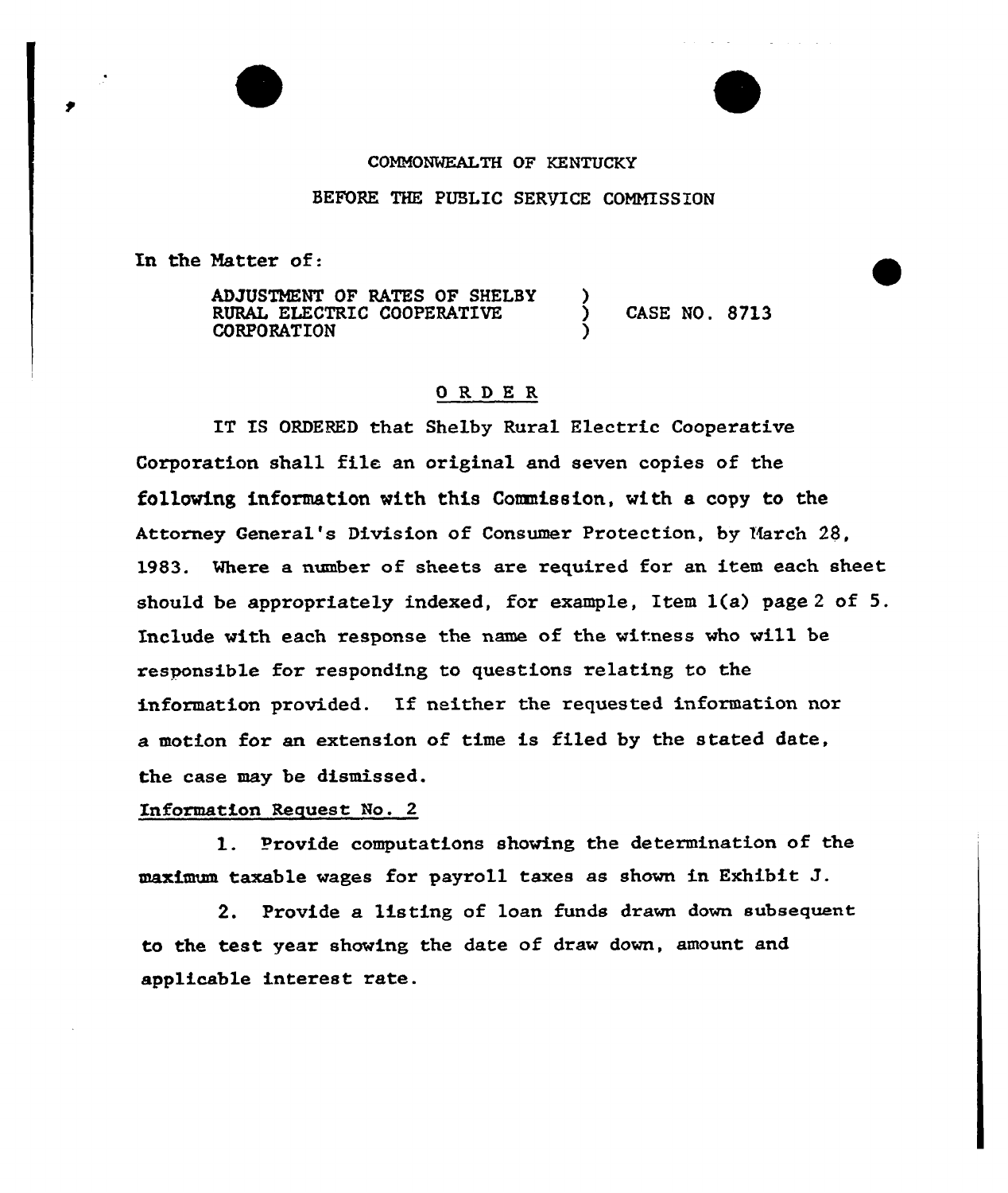3. Page <sup>27</sup> of Exhibit J mentions that a CFC note will be changing interest rates from 9% to 13.5% on May 31, 1983. Submit the outstanding balance of the note as of that date.

4. Exhibit <sup>8</sup> shows \$23,371 as payroll expense classified under informational advextising. Provide a narrative explanation of the duties and responsibilities of the people who receive this compensation and the basis for determining the amount of compensation xeceived.

5. Provide a breakdown of the \$8,798 miscellaneous amount classified undex information advextising. State the name of the payee, a description of the commodity purchased and the dollar amount.

6. Provide a list showing the number of association meetings attended by each director and the amount of compensation each received for their attendance.

7. Exhibit 9 shows \$7,392 was spent for training pxogxams. Describe the type programs offered to Shelby RECC employees, the numbex of employees that. wexe allowed to take advantage of these programs and the expected benefits to be realized from them.

8. Regarding the \$13,115 listed as business travel expense, provide the following information: a list of the meetings for which these expenses were incurred, the number of directors and/or employees who txavelled to those meetings and whether the flight accomodations wexe first class or coach.

9. Provide a monthly analysis of the temporary investments for the most recent 12 month period. Show the total invested

 $-2-$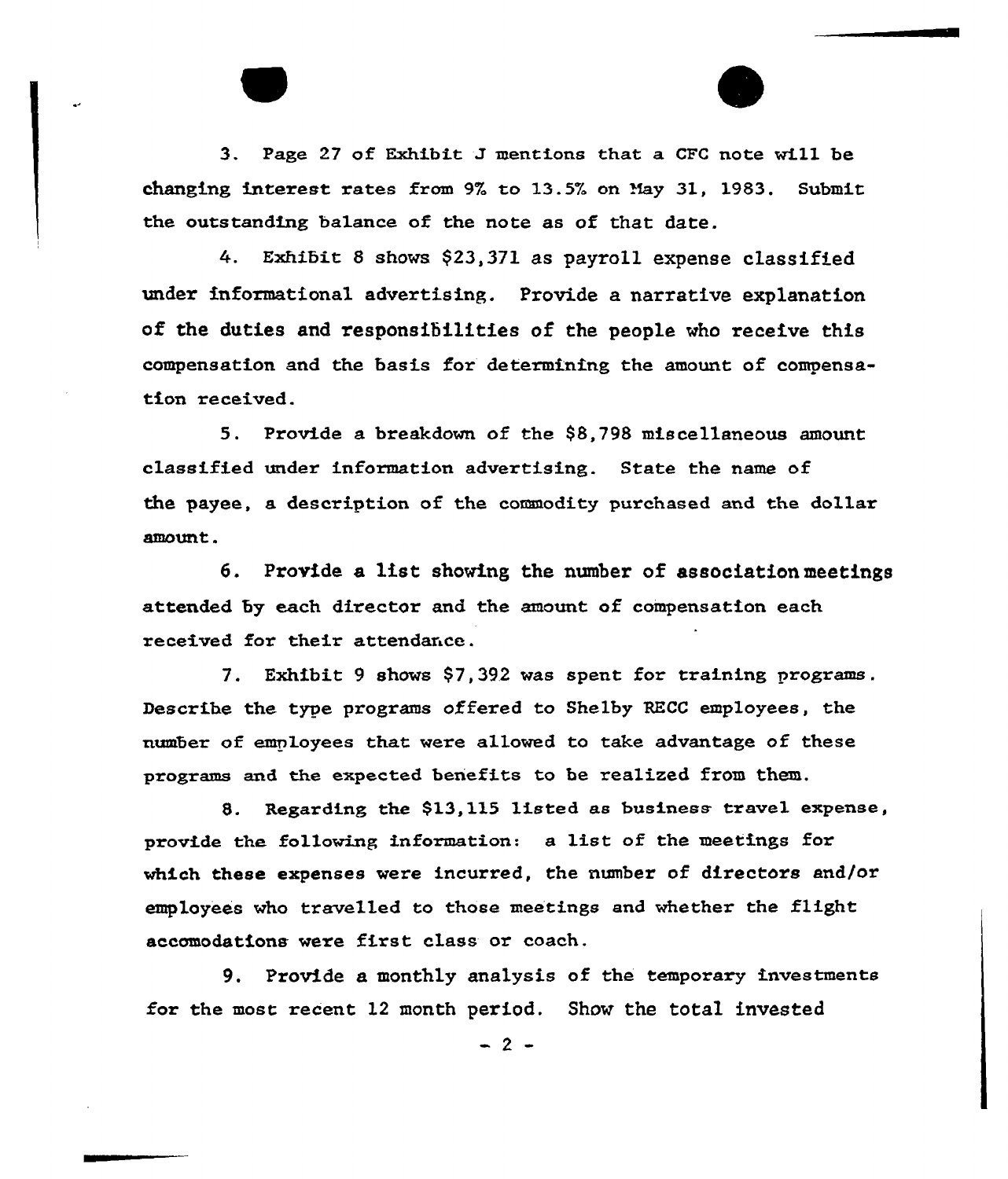per month, the average daily amount invested, total interest earned in the month, the average daily interest and the average daily interest rate for the month.

10. Page 32 of Exhibit 5 states that the average daily interest rate earned by Shelby's temporary investments in the test year was distorted by investments made with East Kentucky Power Cooperative, Inc., at a high interest rate and that this is not anticipated as an investment in future periods. Provide an analysis stating the amount of monies invested in this manner during the test year, the length of the investment, the return realized from it, an explanation as to why it is not anticipated as an investment in the future and what the replacement for this means of investment will be.

ll. Provide the name and address of each member of the Board of Directors of Shelby RECC along with his or her personal mailing address. If, during the course of these proceedings, any changes occur in board membership, provide an update to this request.

12. In reference to the previously filed testimony of Nr. Craig Bradley, lines 161-175:

> A. Provide the detailed working papers showing calculations supporting this explanation of the increase in customer charge in Rate CLass I.

S. Mhy were these particular costs (depreciation, taxes and interest) chosen as the basis for allocating an increase to the customer charge?

 $-3 -$